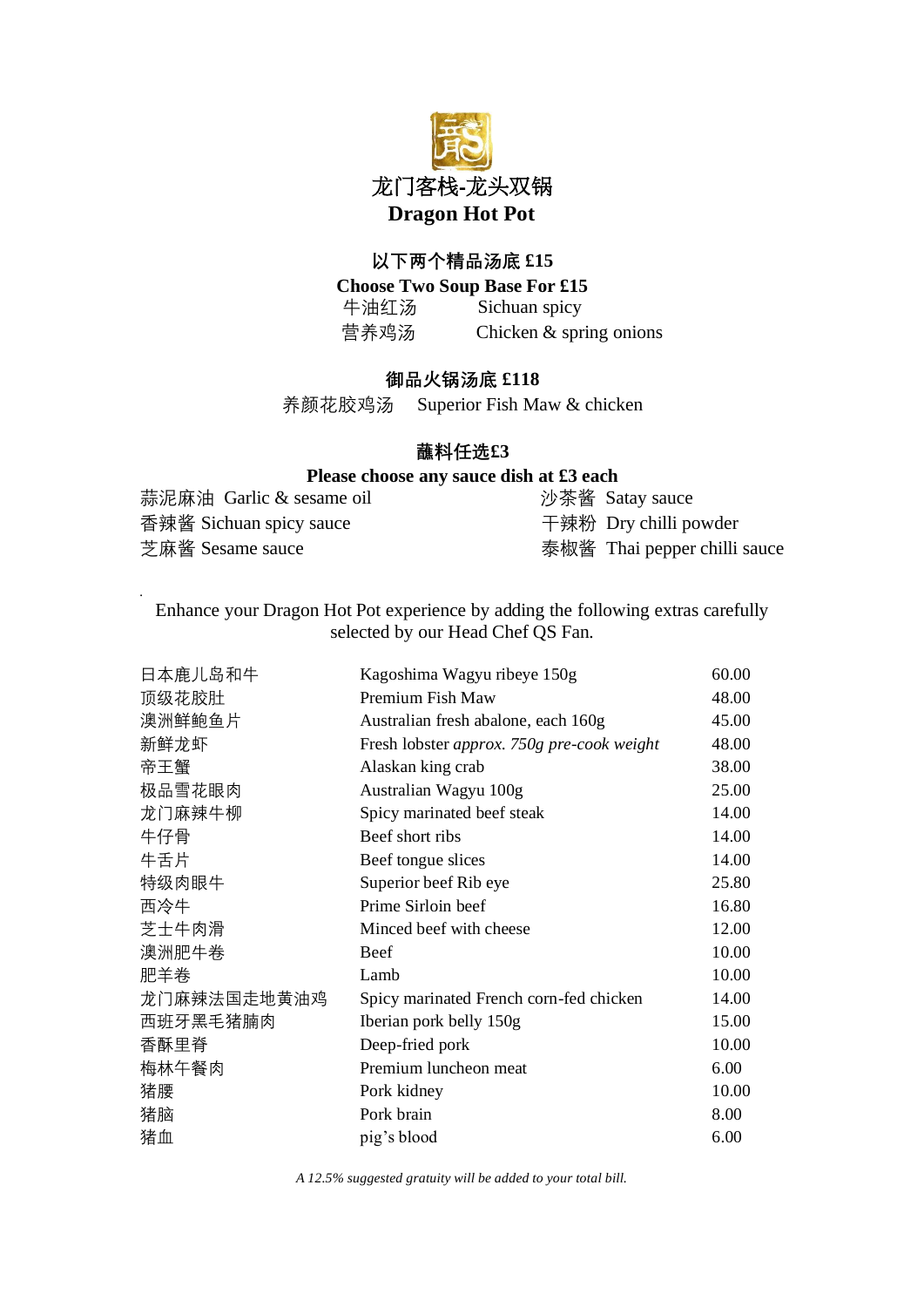| Enhance your Dragon Hot Pot experience by adding the following extras carefully |  |  |
|---------------------------------------------------------------------------------|--|--|
| selected by our Head Chef QS Fan.                                               |  |  |

| 腊肠        | Preserved pork sausage        | 8.00  |
|-----------|-------------------------------|-------|
| 猪肚        | Pork Tripe                    | 8.00  |
| 猪皮        | Hog skin                      | 6.00  |
| 瑶柱羊肉滑     | Minced lamb with dry scallops | 16.00 |
| 野生原条鲈鱼    | Fresh seabass                 | 28.00 |
| 鲜带子 $(1)$ | Fresh scallops each           | 3.50  |
| 北极贝       | Surf clams                    | 14.00 |
| 有壳老虎虾     | Tiger prawns in shell         | 12.00 |
| 生蚝        | Oysters                       | 12.00 |
| 蟹籽鱼包蛋     | Fish balls with roe           | 6.80  |
| 鱼豆腐       | Fish Tofu                     | 6.00  |
| 手工鲜虾滑     | Minced king prawns            | 12.00 |
| 龙虾丸       | Lobster balls                 | 8.00  |
| 白鱼片       | White pangasius fish slices   | 10.00 |
| 蟹棒        | Crab sticks                   | 10.00 |
| 牛蛙        | Frog's leg                    | 10.00 |
| 黄喉        | Sweetbreads - thymus          | 6.00  |
| 毛肚        | Sweetbreads - pancreas        | 6.00  |
| 牛百叶       | Sweetbreads – tripe           | 6.00  |
| 鸭舌        | Duck's tongue                 | 6.00  |
| 鹌鹑蛋       | Quail eggs                    | 6.00  |
| 竹鱼烧       | Roasted fish roll             | 6.00  |
| 蚝菇        | Oyster mushroom               | 6.00  |
| 玉子菇       | White shimeji mushrooms       | 6.00  |
| 蟹味菇       | Brown shimeiji mushrooms      | 6.00  |
| 金针菇       | Enoki mushrooms               | 6.00  |
| 芋头片       | Yam slices                    | 6.00  |
| 山药        | Chinese Yam slices            | 6.00  |
| 土豆片       | Potato slices                 | 4.50  |
| 莲藕片       | Lotus root slices             | 6.50  |
| 木耳        | <b>Black fungus</b>           | 5.50  |
| 莴笋        | Celtuce                       | 8.00  |
| 竹笙        | Bamboo fungus                 | 6.00  |
| 冬瓜片       | Winter melon slices           | 6.00  |
| 玉米        | Sweetcorn                     | 6.00  |
| 萝卜片       | White turnip slices           | 6.00  |
| 海带片       | Seaweed sheets                | 6.00  |